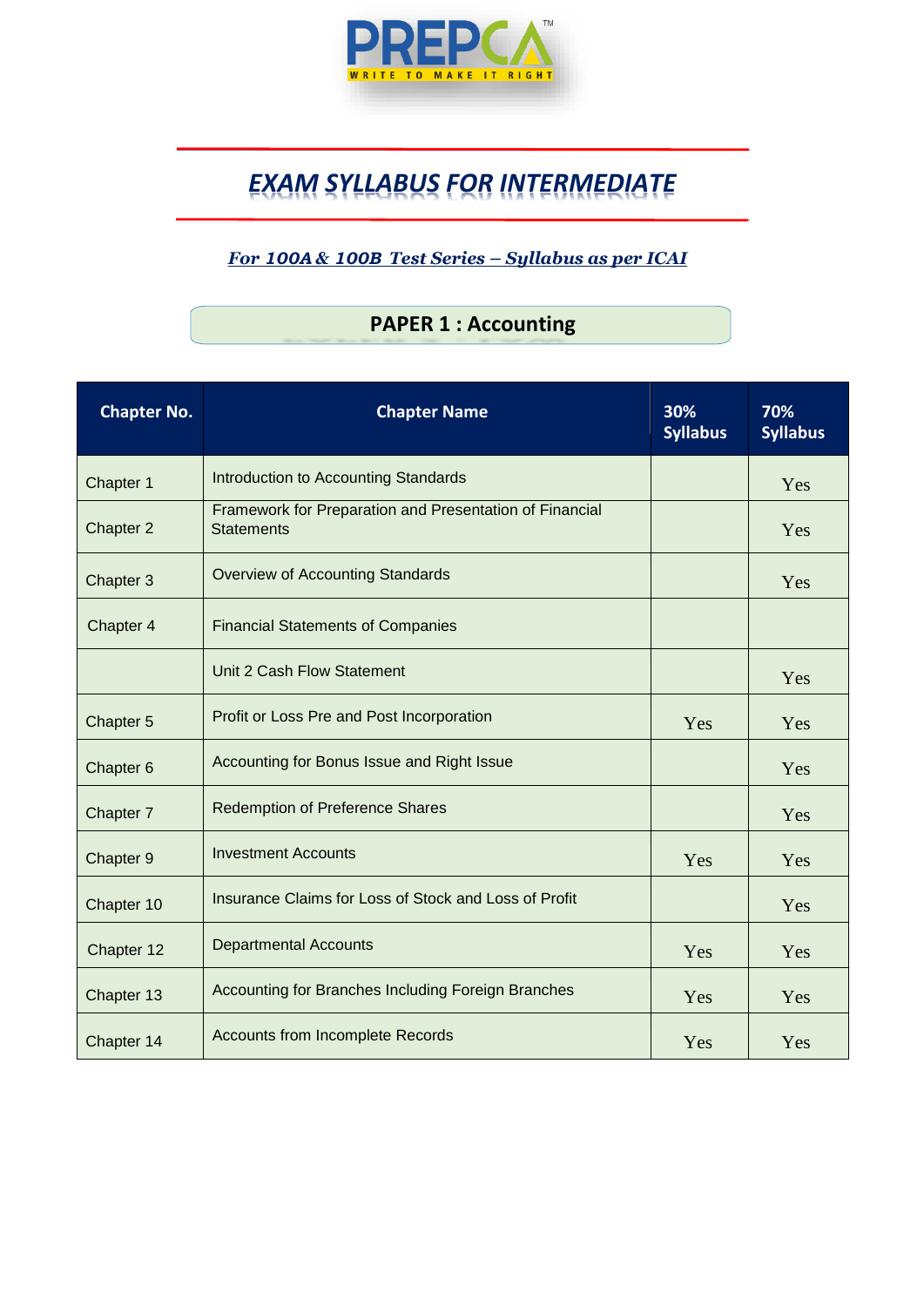

### **PAPER 2 : Corporate and Other Laws**

| <b>Chapter No.</b> | <b>Chapter Name</b>                                     | 30%<br><b>Syllabus</b> | 70%<br><b>Syllabus</b> |
|--------------------|---------------------------------------------------------|------------------------|------------------------|
|                    | <b>Part I Company Law</b>                               |                        |                        |
| Chapter 2          | Incorporation of Company and Matters Incidental Thereto | Yes                    | Yes                    |
| Chapter 3          | Prospectus and Allotment of Securities                  | Yes                    | Yes                    |
| Chapter 4          | <b>Share Capital and Debentures</b>                     | Yes                    | Yes                    |
| Chapter 7          | Management & Administration                             | Yes                    | Yes                    |
| Chapter 8          | Declaration and Payment of Dividend                     |                        | Yes                    |
| Chapter 9          | <b>Accounts of Companies</b>                            |                        | Yes                    |
| Chapter 10         | <b>Audit and Auditors</b>                               | Yes                    | Yes                    |
|                    |                                                         |                        |                        |
|                    | <b>Part II Other Laws</b>                               |                        |                        |
| Chapter 1          | The Indian Contract Act, 1872                           |                        | Yes                    |
| Chapter 2          | The Negotiable Instruments Act, 1881                    | Yes                    | Yes                    |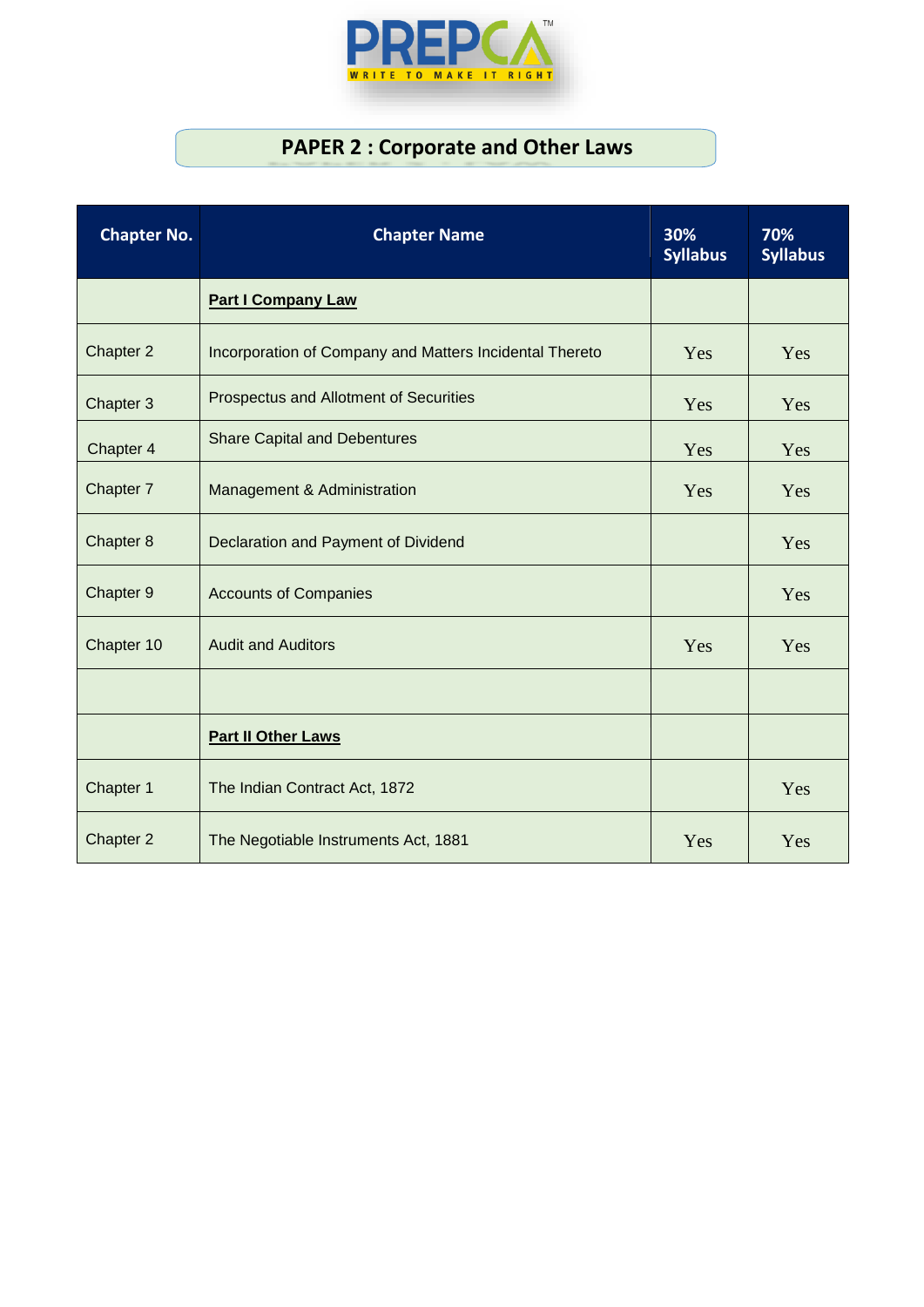

## **PAPER 3 : Cost and Management Accounting**

| <b>Chapter No.</b>   | <b>Chapter Name</b>                            | 30%<br><b>Syllabus</b> | 70%<br><b>Syllabus</b> |
|----------------------|------------------------------------------------|------------------------|------------------------|
| Chapter 1            | Introduction to Cost and Management Accounting | Yes                    | Yes                    |
| Chapter 2            | <b>Material Cost</b>                           | Yes                    | Yes                    |
| Chapter 3            | <b>Employee Cost and Direct Expenses</b>       | Yes                    | Yes                    |
| Chapter 4            | <b>Overheads: Absorption Costing Method</b>    | Yes                    | Yes                    |
| Chapter 5            | <b>Activity Based Costing</b>                  |                        | Yes                    |
| Chapter <sub>6</sub> | <b>Cost Sheet</b>                              | Yes                    | Yes                    |
| Chapter 7            | <b>Cost Accounting System</b>                  |                        | Yes                    |
| Chapter 8            | Unit & Batch Costing                           |                        | Yes                    |
| Chapter 9            | <b>Job Costing and Contract Costing</b>        | Yes                    | Yes                    |
| Chapter 13           | <b>Standard Costing</b>                        |                        | Yes                    |
| Chapter 14           | <b>Marginal Costing</b>                        |                        | Yes                    |
| Chapter 15           | <b>Budget and Budgetary Control</b>            |                        | Yes                    |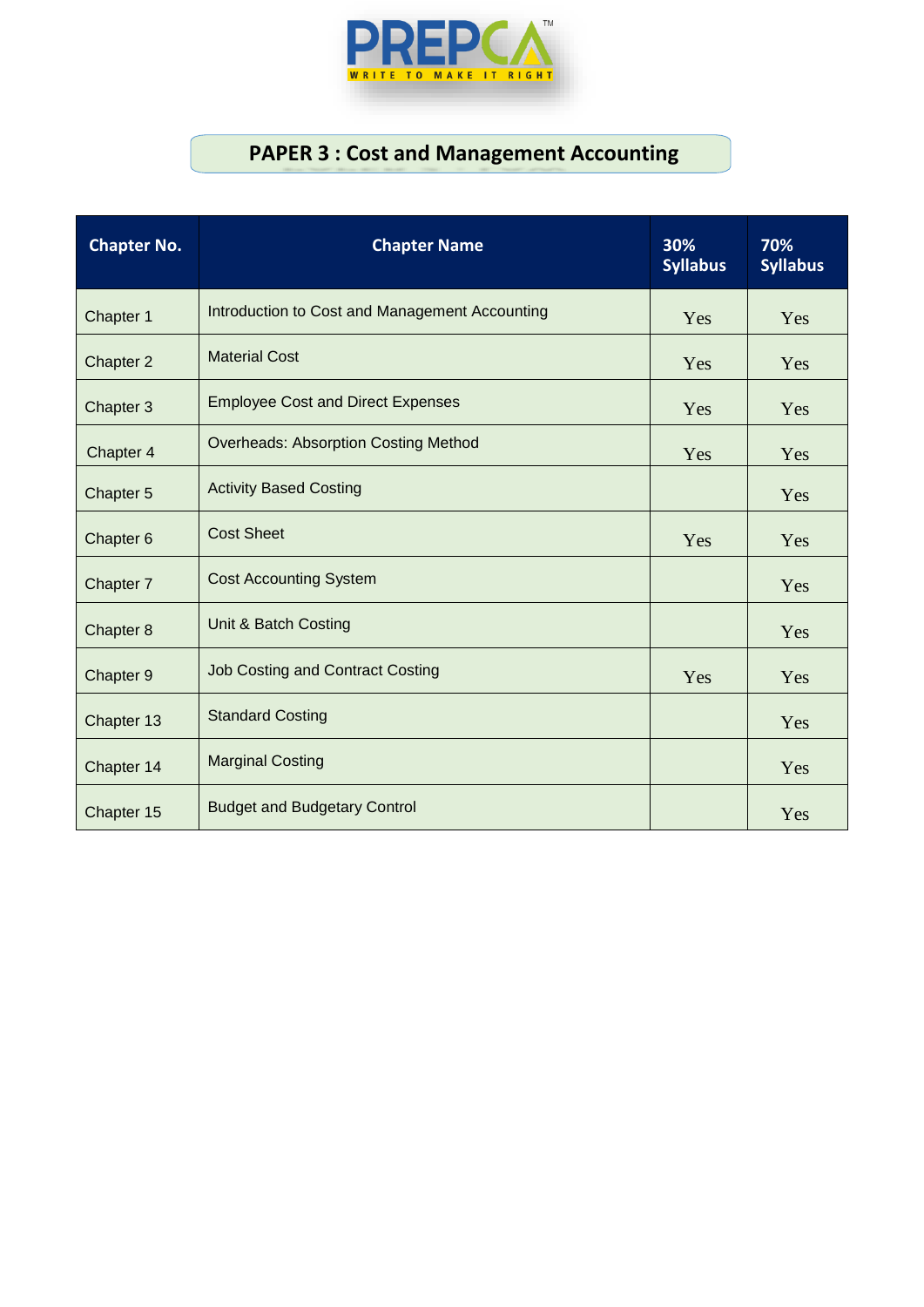

### **PAPER 4 : Taxation**

| <b>Chapter No.</b> | <b>Chapter Name</b>                                                                         | 30%<br><b>Syllabus</b> | 70%<br><b>Syllabus</b> |
|--------------------|---------------------------------------------------------------------------------------------|------------------------|------------------------|
|                    | <b>PART A - Income Tax</b>                                                                  |                        |                        |
| Chapter 1          | <b>Basic Concepts</b>                                                                       | Yes                    | Yes                    |
| <b>Chapter 2</b>   | Residence and Scope of Total Income                                                         | Yes                    | Yes                    |
| Chapter 4          | Heads of Income                                                                             |                        |                        |
|                    | <b>Unit 1 Salaries</b>                                                                      | Yes                    | Yes                    |
|                    | Unit 2 Income from House Property                                                           | Yes                    | Yes                    |
|                    | Unit 3: Profits and Gains of Business or Profession                                         |                        | Yes                    |
|                    | Unit 4 Capital Gains                                                                        |                        | Yes                    |
|                    | Unit 5 Income from Other Sources                                                            | Yes                    | Yes                    |
| Chapter 7          | <b>Deductions From Gross Total Income</b>                                                   |                        | Yes                    |
| Chapter 9          | Advance Tax, Tax Deduction at Source and Introduction to Tax<br><b>Collection at Source</b> |                        | Yes                    |
|                    |                                                                                             |                        |                        |
|                    | <b>PART B - INDIRECT TAX</b>                                                                |                        |                        |
| Chapter 1          | GST in India - An Introduction                                                              | Yes                    | Yes                    |
| Chapter 2          | Supply under GST                                                                            | Yes                    | Yes                    |
| Chapter 3          | Charge of GST                                                                               | Yes                    | Yes                    |
| Chapter 4          | <b>Exemptions from GST</b>                                                                  | Yes                    | Yes                    |
| Chapter 5          | Time and Value of Supply                                                                    |                        | Yes                    |
| Chapter 6          | <b>Input Tax Credit</b>                                                                     |                        | Yes                    |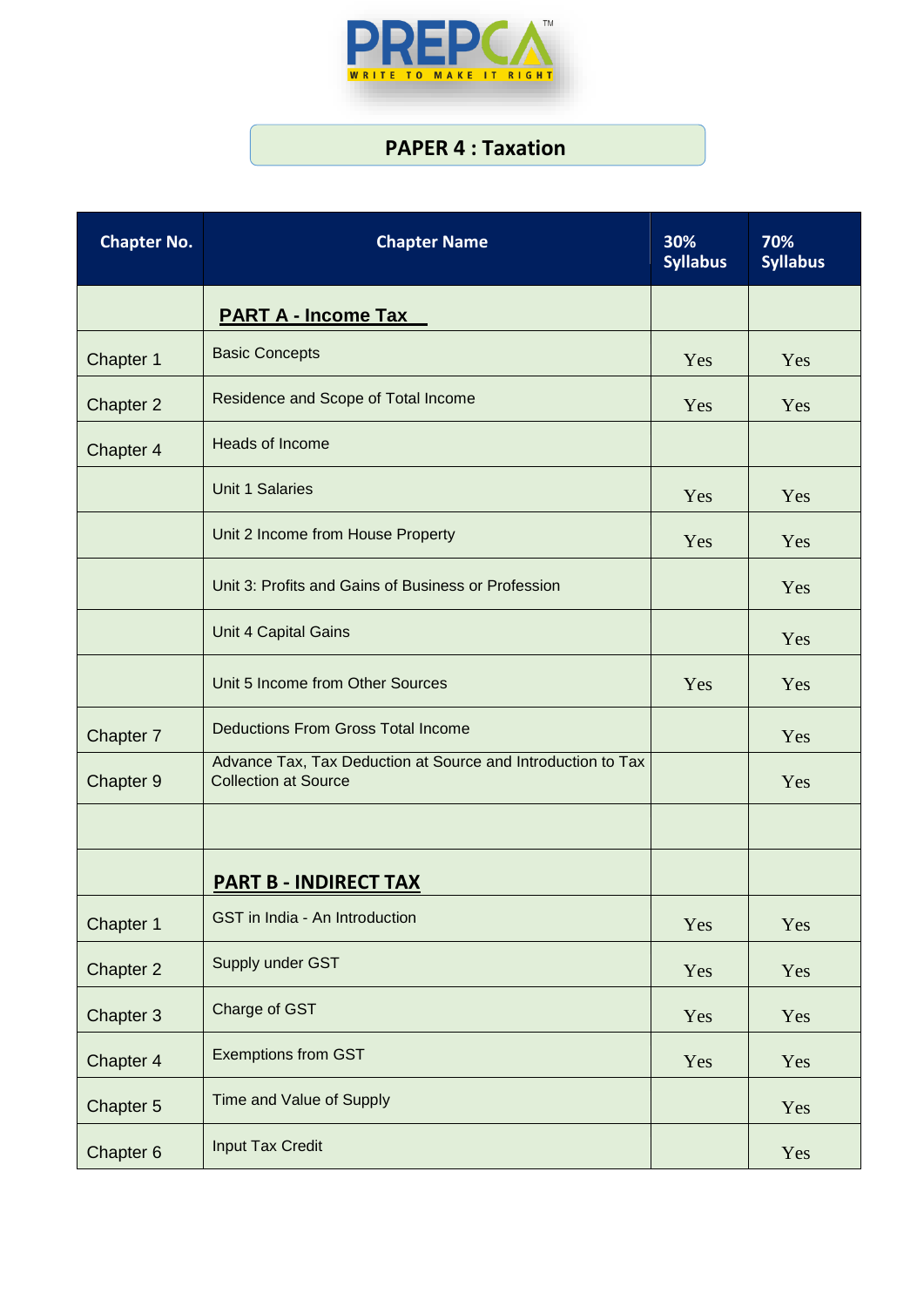

### **PAPER 5 : Advanced Accounting**

| <b>Chapter No.</b> | <b>Chapter Name</b>              | 30%<br><b>Syllabus</b> | 70%<br><b>Syllabus</b> |
|--------------------|----------------------------------|------------------------|------------------------|
| Chapter 1          | <b>Accounting Standards</b>      |                        | Yes                    |
| Chapter 2          | <b>Partnership Accounts</b>      | Yes                    | Yes                    |
| Chapter 3          | <b>ESOP</b>                      | Yes                    | Yes                    |
| Chapter 5          | <b>Amalgamation of Companies</b> |                        | Yes                    |
| Chapter 7          | Liquidation                      | Yes                    | Yes                    |
| Chapter 8          | <b>Banking Companies</b>         |                        | Yes                    |
| Chapter 9          | <b>NBFC</b>                      | Yes                    | Yes                    |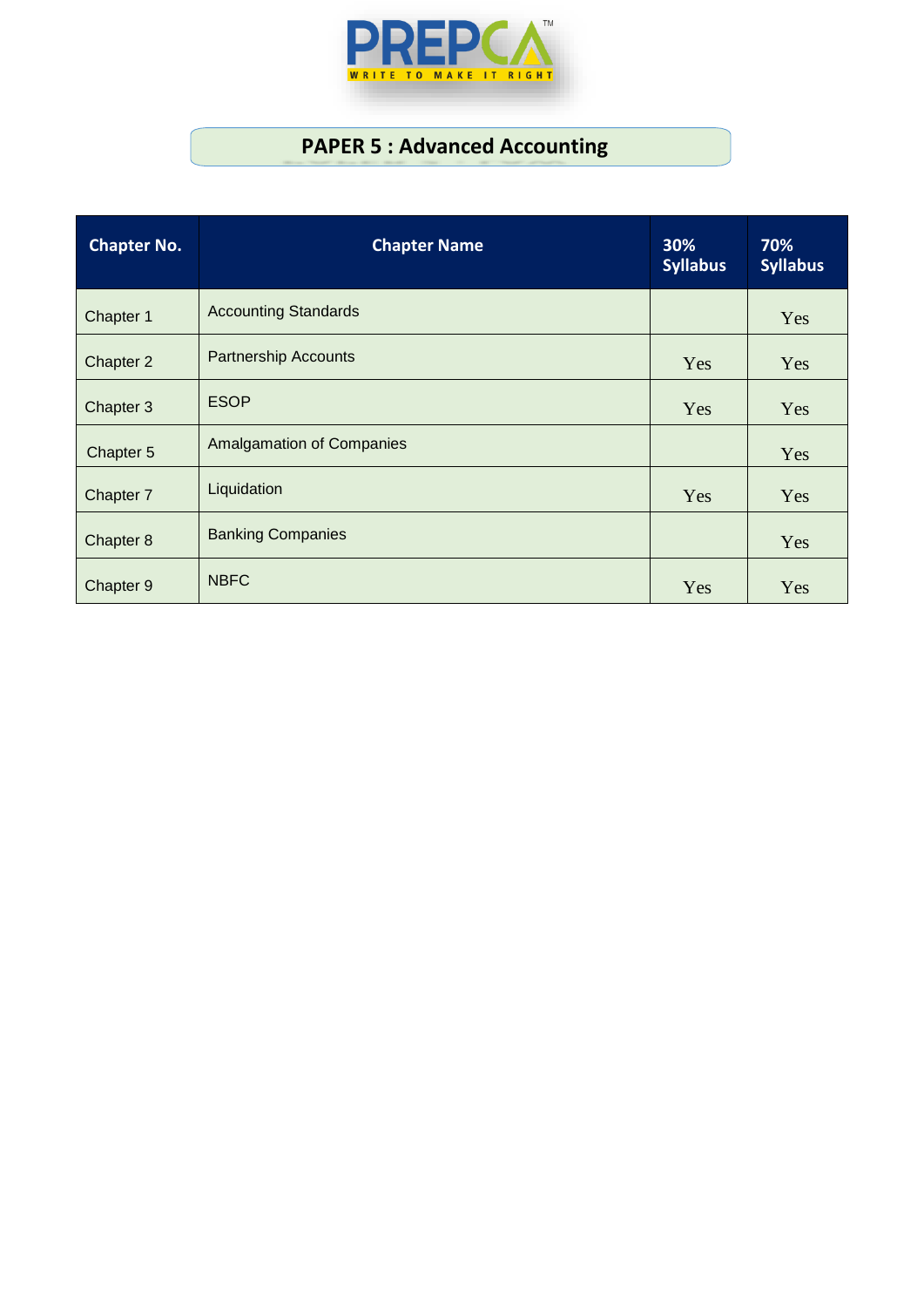

## **PAPER 6 : Auditing And Assurance**

| <b>Chapter No.</b> | <b>Chapter Name</b>                                      | 30%<br><b>Syllabus</b> | 70%<br><b>Syllabus</b> |
|--------------------|----------------------------------------------------------|------------------------|------------------------|
| Chapter 1          | Nature, Objective and Scope of Audit                     | Yes                    | Yes                    |
| Chapter 2          | Audit Strategy, Audit Planning and Audit Programme       | Yes                    | Yes                    |
| Chapter 3          | <b>Audit Documentation and Audit Evidence</b>            | Yes                    | Yes                    |
| Chapter 4          | <b>Risk Assessment and Internal Control</b>              | Yes                    | Yes                    |
| Chapter 5          | Fraud and Responsibilities of the Auditor in this Regard | Yes                    | Yes                    |
| Chapter 6          | Audit in an Automated Environment                        |                        | Yes                    |
| Chapter 7          | <b>Audit Sampling</b>                                    | Yes                    | Yes                    |
| Chapter 8          | <b>Analytical Procedures</b>                             | Yes                    | Yes                    |
| Chapter 9          | Audit of Items of Financial Statements                   |                        | Yes                    |
| Chapter 10         | The Company Audit                                        | Yes                    | Yes                    |
| Chapter 11         | <b>Audit Report</b>                                      |                        | Yes                    |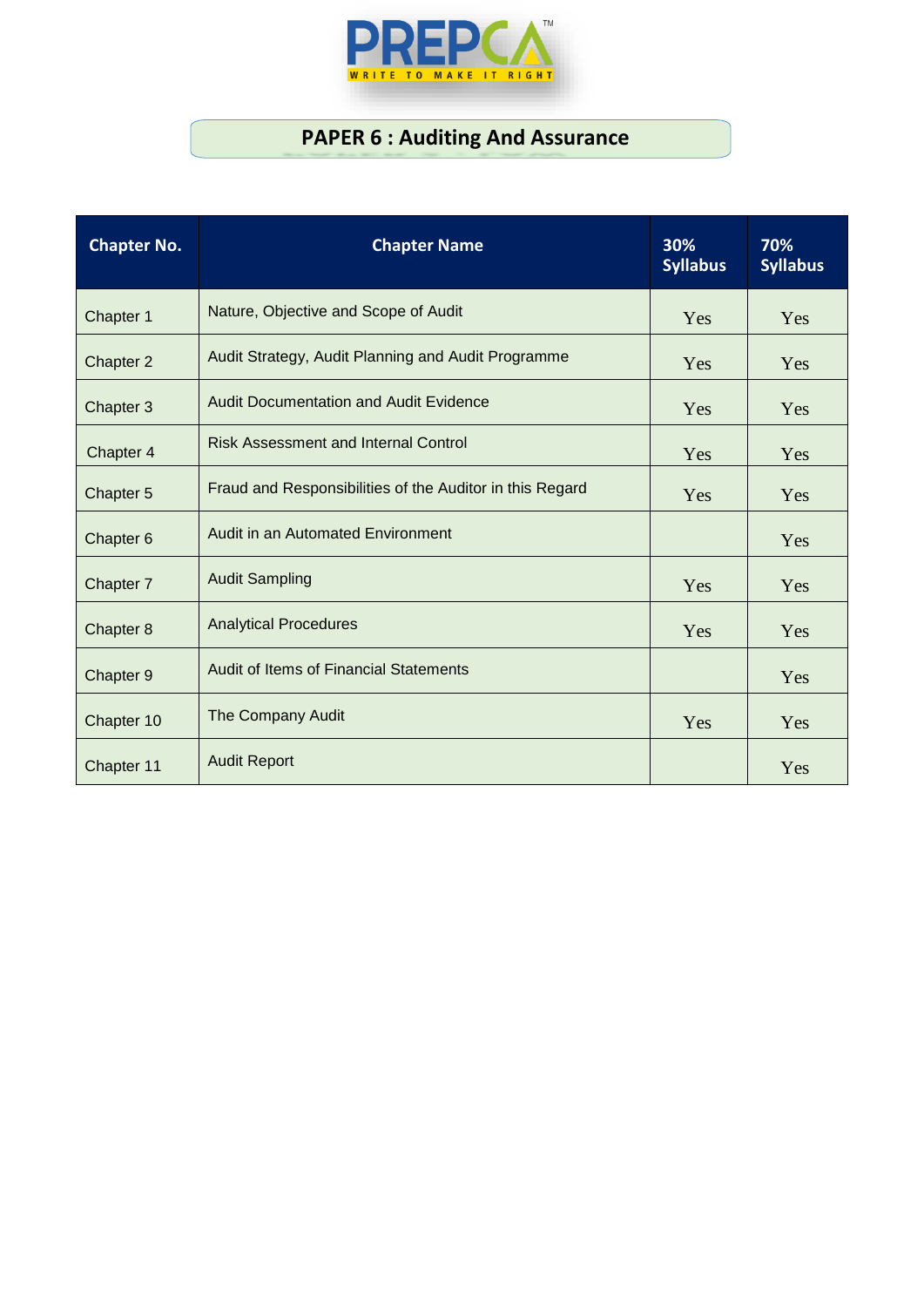

### **PAPER 7 : Enterprise Information Systems & Strategic Management**

| <b>Chapter No.</b> | <b>Chapter Name</b>                              | 30%<br><b>Syllabus</b> | 70%<br><b>Syllabus</b> |
|--------------------|--------------------------------------------------|------------------------|------------------------|
|                    | <b>Section-A Enterprise Information Systems</b>  |                        |                        |
| Chapter 3          | Information Systems and its Components           |                        | Yes                    |
| Chapter 4          | E-Commerce, M-Commerce and Emerging Technologies | Yes                    | Yes                    |
| Chapter 5          | <b>Core Banking Systems</b>                      | Yes                    | Yes                    |
|                    |                                                  |                        | Yes                    |
|                    | <b>Section-B Strategic Management</b>            |                        | Yes                    |
| Chapter 2          | <b>Dynamics of Competitive Strategy</b>          | Yes                    | Yes                    |
| Chapter 3          | <b>Strategic Management Process</b>              |                        | Yes                    |
| Chapter 4          | <b>Corporate Level Strategies</b>                |                        | Yes                    |
| Chapter 5          | <b>Business Level Strategies</b>                 |                        | Yes                    |
| Chapter 6          | <b>Functional Level Strategies</b>               |                        | Yes                    |
| Chapter 7          | Organisation and Strategic Leadership            |                        | Yes                    |
| Chapter 8          | <b>Strategy Implementation and Control</b>       | Yes                    | Yes                    |